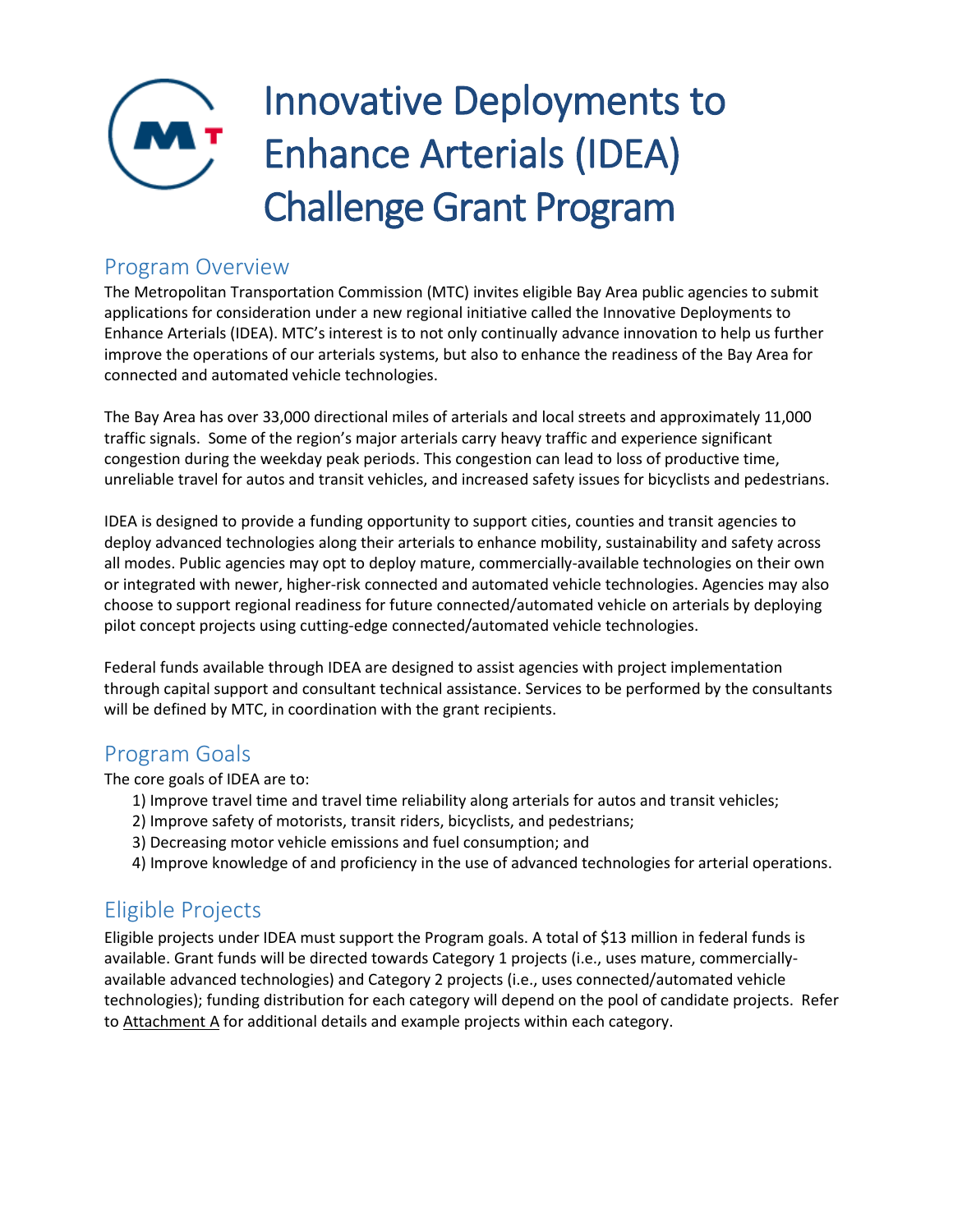| <b>Project Category</b>                                                  | <b>Brief Description</b>                                              |  |  |
|--------------------------------------------------------------------------|-----------------------------------------------------------------------|--|--|
| Project Category 1: Mature, Commercially-available Advanced Technologies |                                                                       |  |  |
| Signal System Improvements                                               | These projects improve traffic signal systems and the management      |  |  |
|                                                                          | of arterial operations to provide better mobility along the corridor. |  |  |
|                                                                          | Example projects: Automated Traffic Signal Performance Measures       |  |  |
|                                                                          | implementation, adaptive signal control technology deployments,       |  |  |
|                                                                          | etc.                                                                  |  |  |
| <b>Bicycle/Pedestrian Improvements</b>                                   | These projects make operational improvements to                       |  |  |
|                                                                          | bicycle/pedestrian infrastructure to encourage active modes of        |  |  |
|                                                                          | transportation. Example projects: bicycle/pedestrian detection,       |  |  |
|                                                                          | bicycle green waves, etc.                                             |  |  |
| <b>Transit Improvements</b>                                              | These projects improve existing transit systems along high-demand     |  |  |
|                                                                          | transit routes to encourage mode shifting. Example projects:          |  |  |
|                                                                          | Transit Signal Priority (TSP) expansion, queue jump lanes, etc.       |  |  |
| Other Improvements                                                       | These projects include improvements to arterial operations that       |  |  |
|                                                                          | are not necessarily covered in the categories above. Example          |  |  |
|                                                                          | projects: Emergency Vehicle Pre-emption (EVP) expansion,              |  |  |
|                                                                          | dynamic lane assignment, coordination of arterial signals with        |  |  |
|                                                                          | ramp metering, etc.                                                   |  |  |
| Project Category 2: Connected/Automated Vehicle Technologies             |                                                                       |  |  |
| <b>Bicycle/Pedestrian Improvements</b>                                   | These projects or project elements would incorporate dynamic          |  |  |
|                                                                          | messaging between bicyclists/pedestrians, vehicles and                |  |  |
|                                                                          | infrastructure to enhance arterial operations. Example projects:      |  |  |
|                                                                          | Active signal priority systems for bicyclists and pedestrians,        |  |  |
|                                                                          | vulnerable road user protection through transmission of surrogate     |  |  |
|                                                                          | Personal Safety Messages to vehicles, etc.                            |  |  |
| Multi-Modal Intelligent                                                  | These projects would utilize the open source code for MMITSS as       |  |  |
| <b>Transportation Signal Systems</b>                                     | well as advanced communications and detection technologies to         |  |  |
| (MMITSS)                                                                 | optimize signal operations by incorporating data from connected       |  |  |
|                                                                          | vehicles. Example projects: Any of the US Department of               |  |  |
|                                                                          | Transportation-defined MMITSS applications, e.g., TSP, PREEMPT        |  |  |
|                                                                          | (advanced EVP), Intelligent Traffic Signal System (ISIG), etc.        |  |  |
| <b>Driving Optimization</b>                                              | These projects would utilize messaging between signal                 |  |  |
|                                                                          | infrastructure and vehicles to affect driver behavior, which can      |  |  |
|                                                                          | lead to environmental improvements. Example project: Eco-             |  |  |
|                                                                          | Approach and Departure at Signalized Intersections application.       |  |  |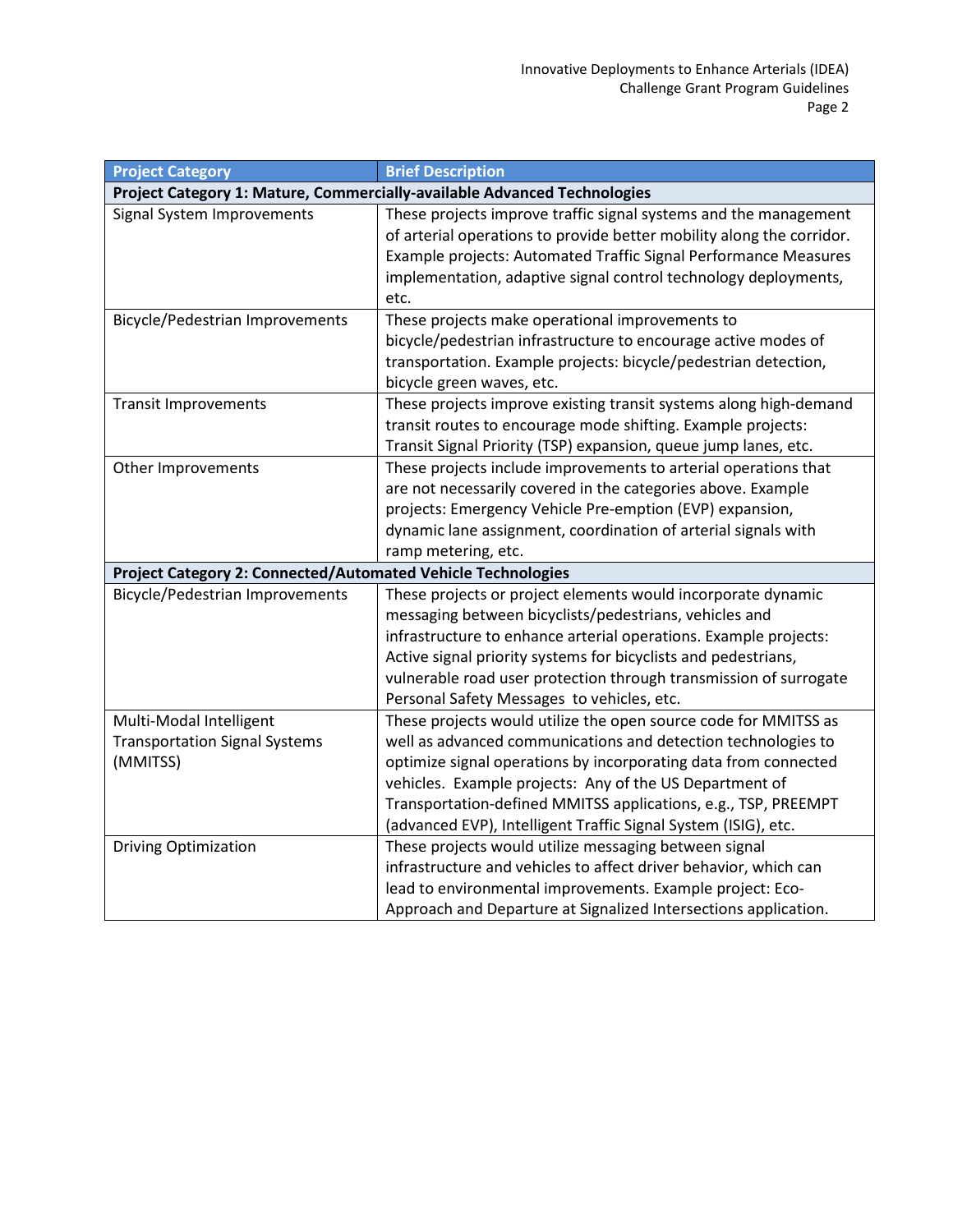## Eligible Applicants

Public agencies (cities, counties, and transit agencies) are eligible to apply for grant funding under IDEA. While all these public agencies are eligible to apply, projects that meet the minimum requirements below, for each project category, will receive funding priority:

| <b>Project Category</b>                                                  | <b>Minimum Requirement for Funding Priority</b>                                                        |  |
|--------------------------------------------------------------------------|--------------------------------------------------------------------------------------------------------|--|
| Project Category 1: Mature, Commercially-available Advanced Technologies |                                                                                                        |  |
| Signal System                                                            | For adaptive signal projects:<br>$\bullet$                                                             |  |
| Improvements                                                             | - Refer to Attachment B to first determine whether the corridor is a good candidate for                |  |
|                                                                          | an adaptive system                                                                                     |  |
|                                                                          | - Arterial is currently operating on a central signal system                                           |  |
|                                                                          | For all other projects:                                                                                |  |
|                                                                          | - Arterials with basic communications to signals                                                       |  |
| Bicycle/Pedestrian                                                       | Corridors or locations with high (or the potential for high) bicycle or pedestrian demand<br>$\bullet$ |  |
| Improvements                                                             | Arterials with basic communications to signals                                                         |  |
| Transit                                                                  | Transit Signal Priority already in place<br>$\bullet$                                                  |  |
| Improvements                                                             | Corridors serving at least two transit routes                                                          |  |
|                                                                          | Arterials with moderate to high levels of congestion                                                   |  |
| Other Improvements                                                       | See above<br>$\bullet$                                                                                 |  |
|                                                                          | <b>Project Category 2: Connected/Automated Vehicle Technologies</b>                                    |  |
| Bicycle/Pedestrian                                                       | Corridors or locations with high (or the potential for high) bicycle or pedestrian demand<br>$\bullet$ |  |
| Improvements                                                             | Arterials with basic communications to signals                                                         |  |
| Multi-Modal                                                              | Arterials with moderate to high levels of congestion                                                   |  |
| Intelligent                                                              | Arterials with basic communications to signals                                                         |  |
| <b>Transportation Signal</b>                                             | Arterials regularly carrying traffic from a controlled or specific fleet of vehicles (e.g.,            |  |
| Systems (MMITSS)                                                         | transit routes, other publicly owned-vehicles, serving a large employer who is                         |  |
|                                                                          | included within the project)                                                                           |  |
| <b>Driving Optimization</b>                                              | Arterials with moderate to high levels of congestion                                                   |  |
|                                                                          | Arterials with basic communications to signals                                                         |  |
|                                                                          | Arterials regularly carrying traffic from a controlled or specific fleet of vehicles (e.g.,            |  |
|                                                                          | transit routes, other publicly owned-vehicles, serving a large employer who is                         |  |
|                                                                          | included within the project)                                                                           |  |

# Project Delivery and Partnerships

#### *Procurements*

MTC shall play an active role in delivering all project work by co-managing and providing input on the scope of work and reviewing deliverables. Depending on the type of project it is possible, even likely, that the procurement of professional services, such as for the delivery of systems engineering deliverables, would be done using MTC procurement procedures designed for this purpose, with the public agency project sponsor(s) as partners. The procurements of capital improvements, hardware and software, however, would likely be conducted by the public infrastructure owner operator and reimbursed via a funding agreement with MTC. Deviations from this general pattern would be approved by MTC on a caseby-case basis.

#### *Combining Technologies and Funding Categories*

Applicants are allowed to request funding for a single project that combines a project listed in Attachment A under Project Category 1 and one listed under Project Category 2, if and only if: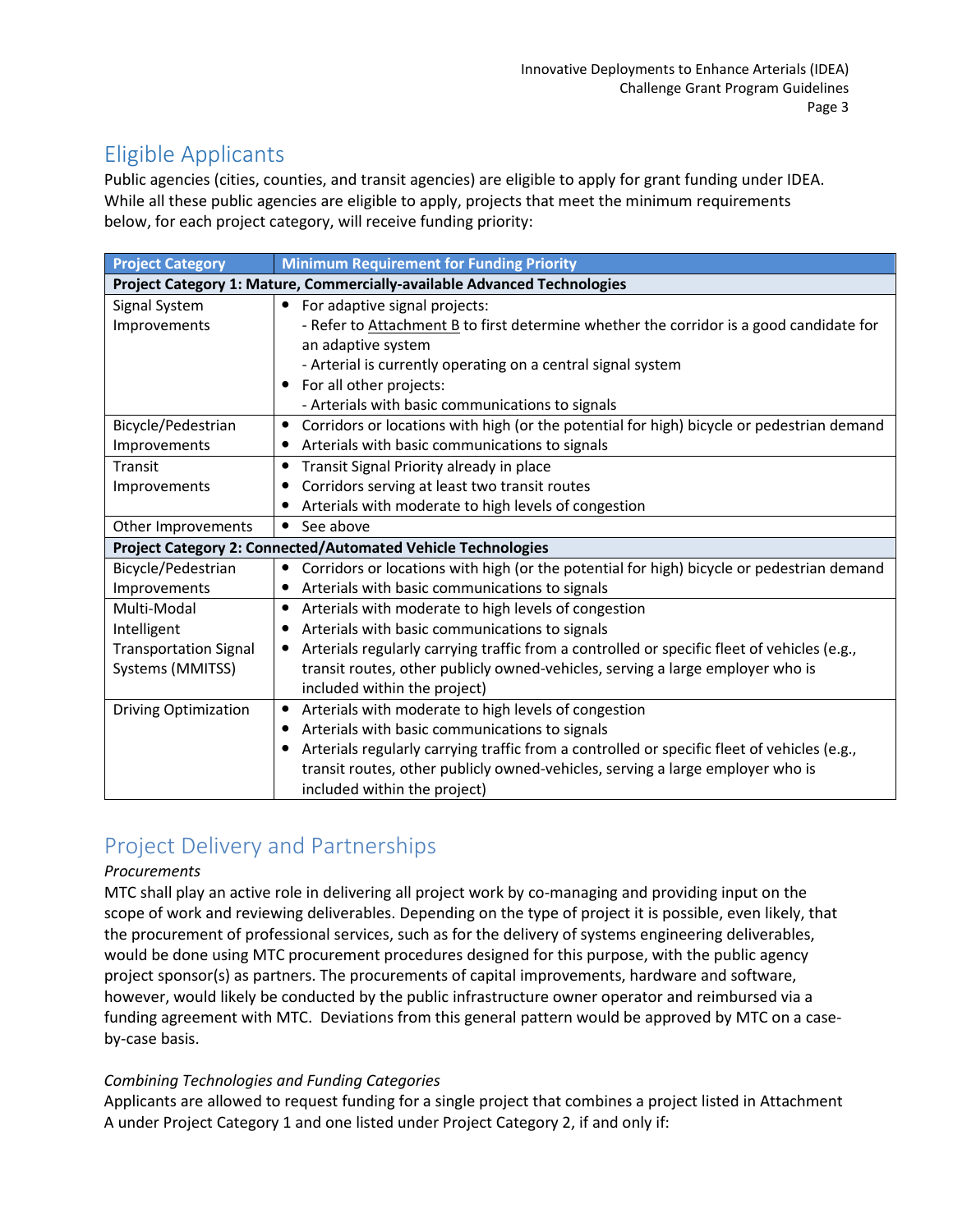- The Category 1 project constitutes a separate improvement that can be judged on its own merits;
- The Category 1 project is delivered in an earlier phase of the project than the Category 2 project; and
- The applicant demonstrates, within the project description deployment plan and evidence of project management capacity that the project team can avoid delay in delivering the Category 1 project.

MTC reserves the right to request changes to the scope of work and selectively fund certain project elements.

## Call for Public-Private Partnerships

Applicable to Category 2 projects *only*, public agencies are encouraged to partner with the private sector to pilot advanced technologies that support connected and automated vehicles. MTC supports partnerships with firms to deliver the innovative elements under Category 2 because these may require specific, and less common, expertise with these newer technologies in an early phase of planning a project. Private firms may help shape the scope of work for the project proposal and play a role in project delivery.

The private sector partner must make a specified financial contribution (not just in-kind) to the overall project cost which will be assessed by MTC in light of the overall project costs and benefits. All applications, regardless of the type of work, must meet the Caltrans State and Local Assistance guidelines pertinent to federal funding and sourcing. MTC can address questions about the federal requirements for these partnerships at the August and September workshops; although, requirements for specific projects may need to be handled on a case-by-case basis, prior to the application deadline.

# Grant Funding / Match

|                                                                          | <b>Category 1</b> | <b>Category 2</b> |
|--------------------------------------------------------------------------|-------------------|-------------------|
| <b>Total Grant Funds Available</b>                                       | TBD               | TBD               |
| Minimum Grant Awards                                                     |                   | \$0.25 million    |
| Maximum Grant Awards                                                     | \$3 million       |                   |
| Minimum Local Cash Match (% of total project cost)<br>$15%$ <sup>*</sup> |                   |                   |
| Minimum In-Kind Match (% of total project cost)                          | 10%               |                   |

\* *For projects with private sector participation, of the total 15% cash match requirement, a private sector partner must provide at least a third of this requirement (i.e., 5% of the total project cost as cash).*

*How to Calculate Match* The match is based on **total project cost**, not the amount of the grant. See example below: Total Project Cost = \$350,000 Grant Amount = \$262,500 Minimum Local Cash Match = \$52,500 (15% of \$350,000) Minimum In-Kind Match = \$35,000 (10% of \$350,000)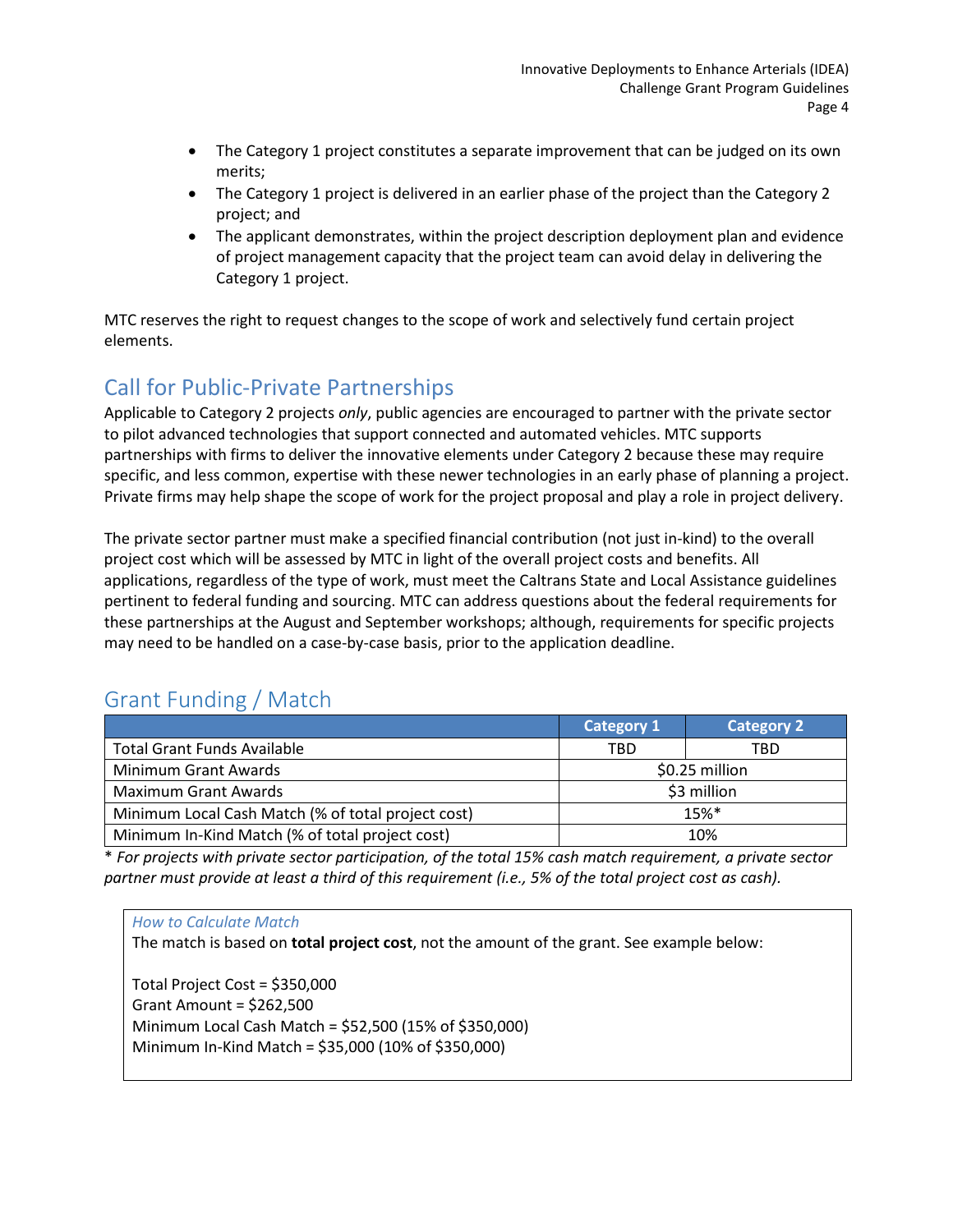The sources for these competitive grants are federal Congestion Mitigation and Air Quality Improvement Program (CMAQ) funds. All projects must meet CMAQ eligibility and requirements. Following project selection, MTC will apply to Caltrans Local Assistance to complete the E-76 process on behalf of project sponsors. However, agencies are expected to comply with federal-aid requirements, as applicable. More information on CMAQ requirements can be found here:

[http://www.fhwa.dot.gov/environment/air\\_quality/cmaq/policy\\_and\\_guidance/2013\\_guidance/index.c](http://www.fhwa.dot.gov/environment/air_quality/cmaq/policy_and_guidance/2013_guidance/index.cfm) [fm.](http://www.fhwa.dot.gov/environment/air_quality/cmaq/policy_and_guidance/2013_guidance/index.cfm)

## Application and Evaluation Process

All applications for eligible projects received by the due date will be reviewed by an evaluation committee convened by MTC. See Attachment C for project application. MTC reserves the right to reject any incomplete application, i.e., an application that does not include sufficient information that will enable the evaluation committee to adequately score the application based on the criteria described below.

Completed applications must be submitted via email to Linda Lee, Arterial Operations Program Manager, at [llee@mtc.ca.gov.](mailto:llee@mtc.ca.gov)

#### **EVALUATION CRITERIA (100 points total)**

The following evaluation criteria will be used to score each completed application:

- **Project Concept (25 points)**
	- Clarity of project or project concept, i.e., deployment project or project concept addresses demonstrated needs
	- Plan utilizes innovative technologies in an appropriate fashion (for Category 2 projects)
- **Implementation (30 points)**
	- Ability to implement project within two to three years upon receipt of grant funding
	- Commitment of specific and sufficient staff
	- Demonstrated project management capacity
	- Demonstration of support from relevant stakeholders, partners or decision-makers
- **Project Impact (30 points)**
	- Potential to reduce GHG and other types of emissions (this could be through mode shift, decreased travel time, reduced vehicle idling/braking, reduced VMT, etc.)
	- Potential to provide regional or corridor-level benefits
	- Potential to provide benefits to a large number of users (outreach area)
- **Match (10-15 points)**
	- 10 points will be given for meeting minimum match requirements (cash and in-kind)
	- Up to 5 additional points will be given for any match over the minimum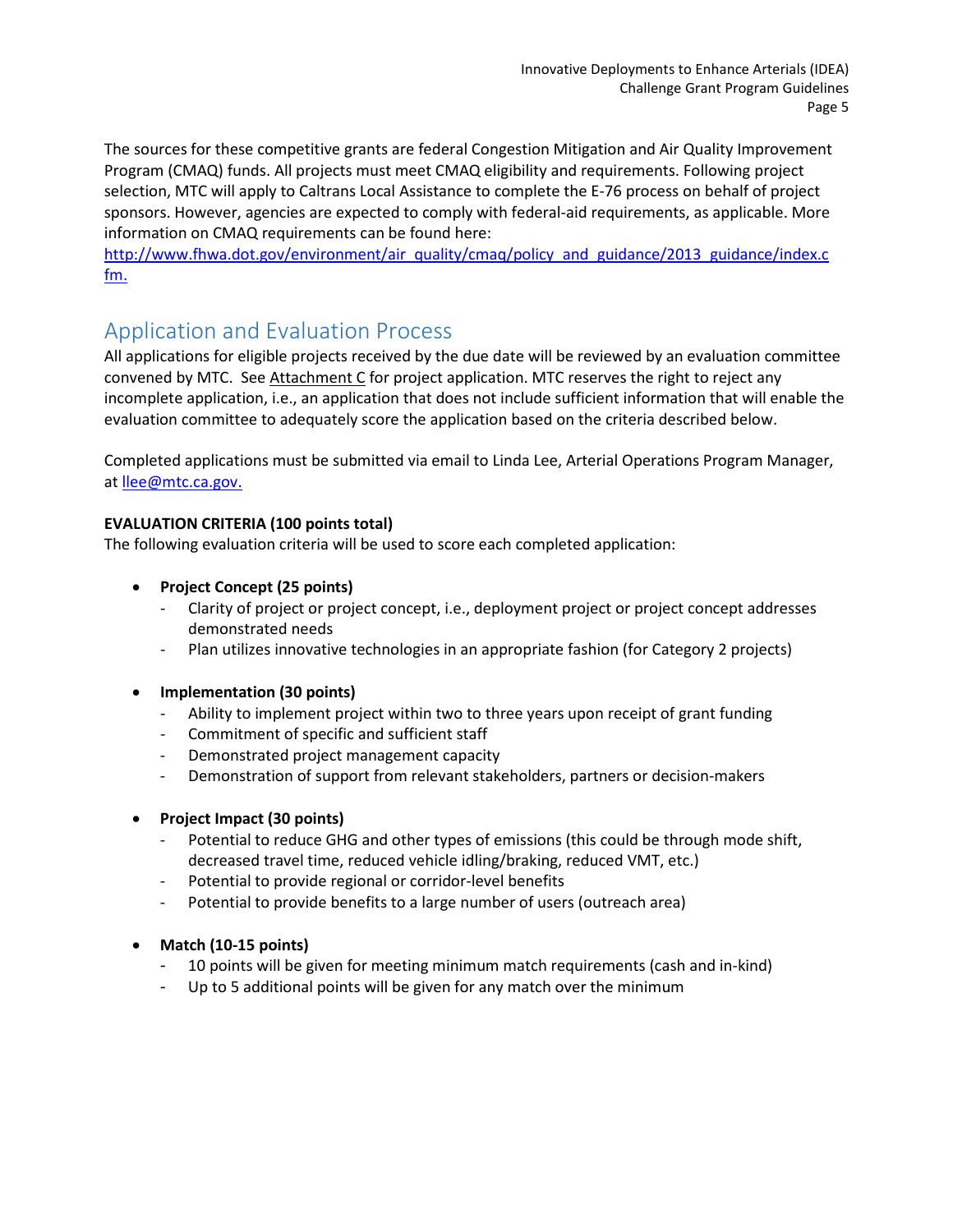## Timeline

Due to the recognized complexity of Category 2 projects, additional time will be provided to potential applicants to develop the scope of these projects. Applications that include only Category 1 projects will be due first; however, MTC reserves the right to the award some Category 1 projects at a later date, depending upon the strength of the submittals for Category 1 and Category 2 projects.

| <b>Activity</b>                                           | <b>Date</b>                        |  |
|-----------------------------------------------------------|------------------------------------|--|
| <b>MTC Issues Call for Projects</b>                       | July 17, 2017                      |  |
| Round 1 Regional Workshops for potential applicants       | August 21 and August 23, 2017      |  |
|                                                           | See "Regional Workshops" below for |  |
|                                                           | details.                           |  |
| Round 2 Regional Workshops (focus on Category 2 projects) | September 2017 (dates TBD)         |  |
| For applications that include only Category 1 Projects:   |                                    |  |
| <b>Applications Due</b>                                   | September 29, 2017 at 4:00pm       |  |
| Evaluation panel completes review of applications and     | October 2017 (tentative)           |  |
| recommends grant awards                                   |                                    |  |
| <b>Committee/Commission Approvals of Grant Awards</b>     | November 2017 (tentative)          |  |
| For all other applications*:                              |                                    |  |
| <b>Applications Due</b>                                   | November 17, 2017 at 4:00pm        |  |
| Evaluation Committee completes review of applications and | January 2018 (tentative)           |  |
| recommends grant awards                                   |                                    |  |
| <b>Committee/Commission Approval of Grant Awards</b>      | February 2018 (tentative)          |  |
|                                                           |                                    |  |

\* Includes Category 2-only projects and combination of Category 1 and Category 2 projects.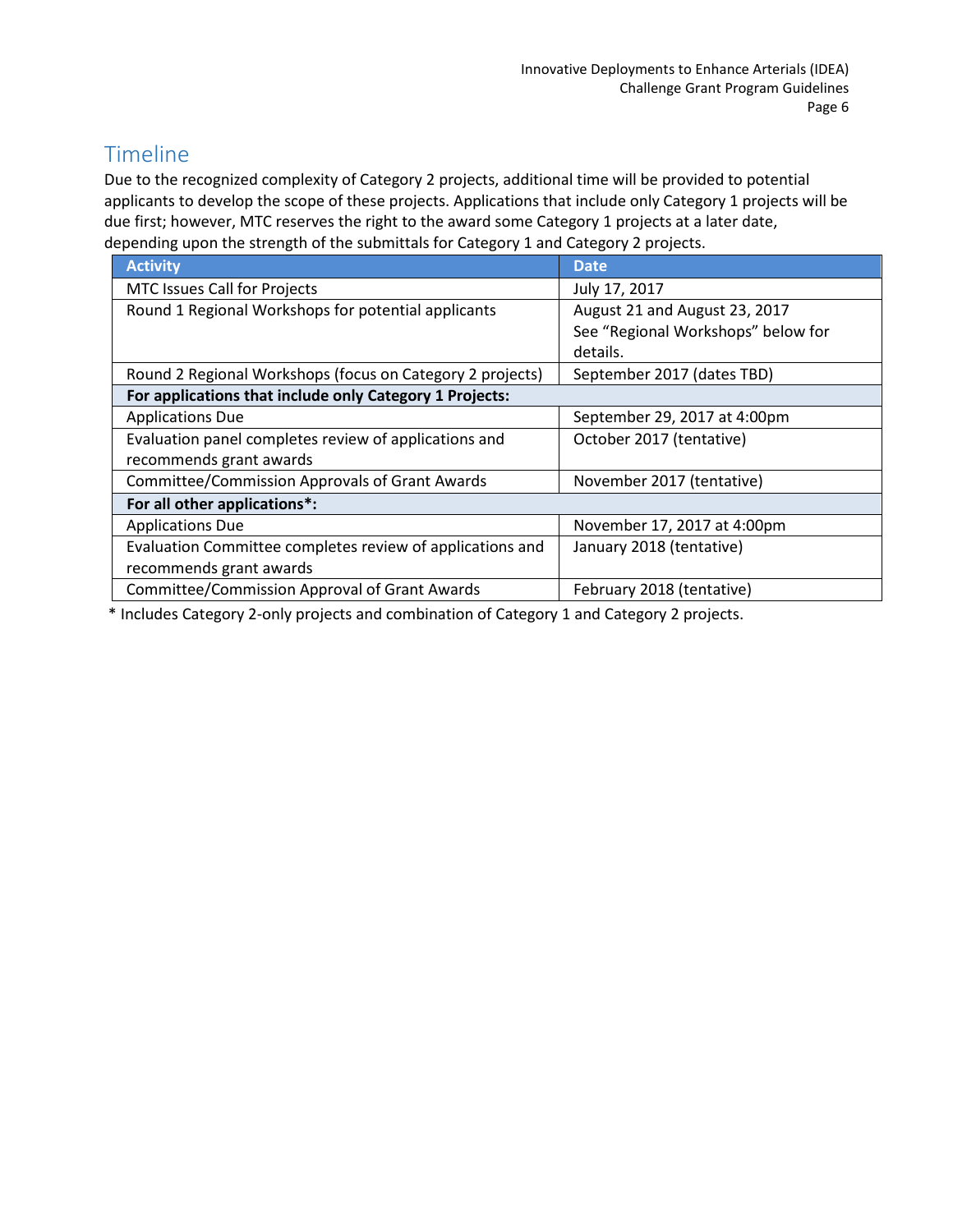## Regional Workshops

MTC will be hosting the following three workshops to provide prospective applicants with an overview of the IDEA Challenge Grant Program and to answer any questions applicants may have. Additional workshops that will primarily focus on Category 2 project applications will be held in September – specific dates will be determined and announced later. Please check MTC's website for updates.

| <b>Workshop #1</b>                                                                                                              | <b>Workshop #2</b>                                                                                                                      | <b>Workshop #3</b>                                                                                                                    |
|---------------------------------------------------------------------------------------------------------------------------------|-----------------------------------------------------------------------------------------------------------------------------------------|---------------------------------------------------------------------------------------------------------------------------------------|
| Monday, August 21, 2017<br>2:00pm to 4:00pm                                                                                     | Wednesday, August 23, 2017<br>10:00am to 12:00pm                                                                                        | Wednesday, August 23, 2017<br>2:00pm to 4:00pm                                                                                        |
| Alameda County<br><b>Transportation Commission (ACTC)</b><br>Room B and Room C<br>1111 Broadway, Suite 800<br>Oakland, CA 94607 | Sonoma County<br>Transportation Authority (SCTA)<br><b>STCA Large Conference Room</b><br>490 Mendocino Ave #206<br>Santa Rosa, CA 95401 | San Mateo County Transit District<br>(SamTrans)<br>2 <sup>nd</sup> floor Auditorium<br>1250 San Carlos Avenue<br>San Carlos, CA 94070 |
|                                                                                                                                 | Space for this event is limited,<br>please register here:<br>https://goo.gl/forms/rKBxcmgcE3L<br>mF1022                                 |                                                                                                                                       |
| <b>Workshop #4</b><br><i>(specific to Category 2)</i>                                                                           | <b>Workshop #5</b><br><i>(specific to Category 2)</i>                                                                                   |                                                                                                                                       |
| Thursday, September 7, 2017<br>1:00pm to 3:00pm                                                                                 | September 12, 2017<br>1:00pm to 3:00pm                                                                                                  |                                                                                                                                       |
| Contra Costa Transportation<br>Authority (CCTA)<br>2999 Oak Road, Suite 110<br>Walnut Creek, CA 94597                           | Santa Clara Valley Transportation<br>Authority (VTA)<br>Auditorium, Building A<br>3331 N. First St<br>San Jose, CA 95134                |                                                                                                                                       |

## Contact Information

For general questions about grant application requirements, please contact Linda Lee. To discuss potential project ideas in advance of submitting an application, please contact the following MTC staff:

**Project Category 1** Linda Lee Arterial Operations Program Manager 415.778.5225 [llee@mtc.ca.gov](mailto:llee@mtc.ca.gov)

**Project Category 2** Robert Rich Connected/Automated Vehicle Program Manager 415.778.6621 [rrich@mtc.ca.gov](mailto:rrich@mtc.ca.gov)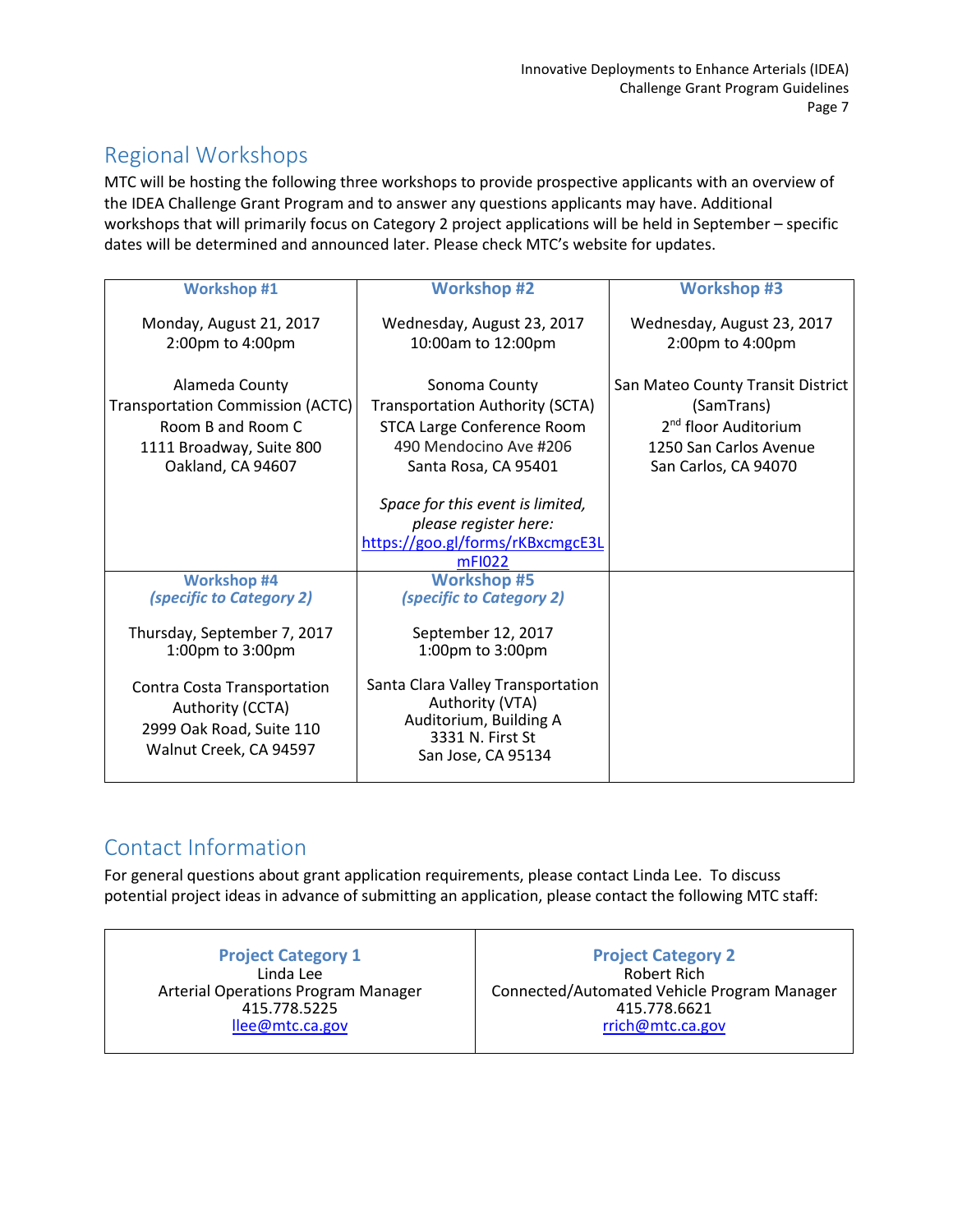#### **ATTACHMENT A INNOVATIVE DEPLOYMENTS TO ENHANCE ARTERIALS (IDEA) ELIGIBLE PROJECTS**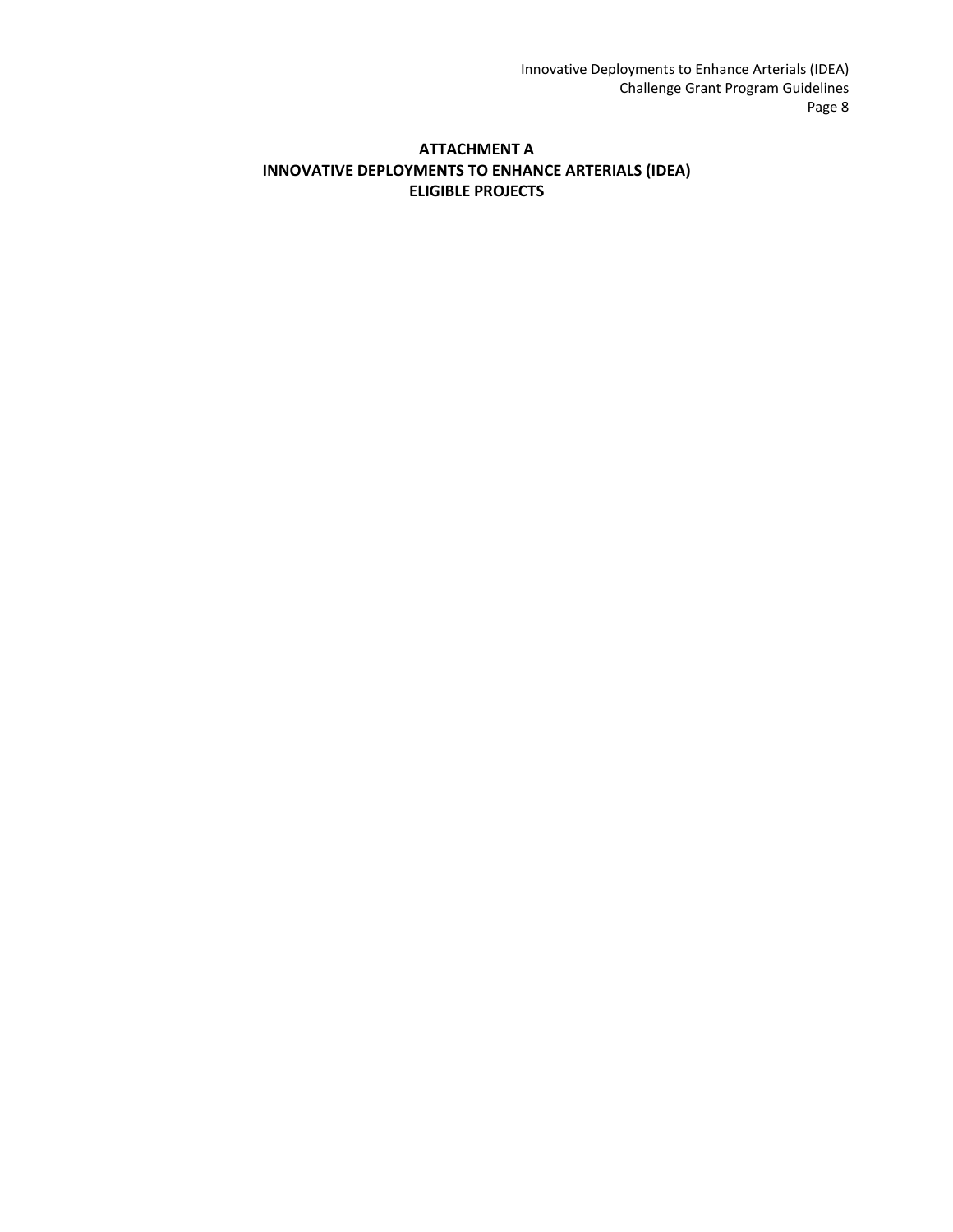#### **ATTACHMENT B DECISION TREE FOR ADAPTIVE SIGNAL**

Note to applicants for an adaptive signal system project: This decision tree is to be used to determine whether or not a corridor is a good candidate for an adaptive signal system. If it is, applicant will be required to provide information/data to support the questions asked in the decision tree.

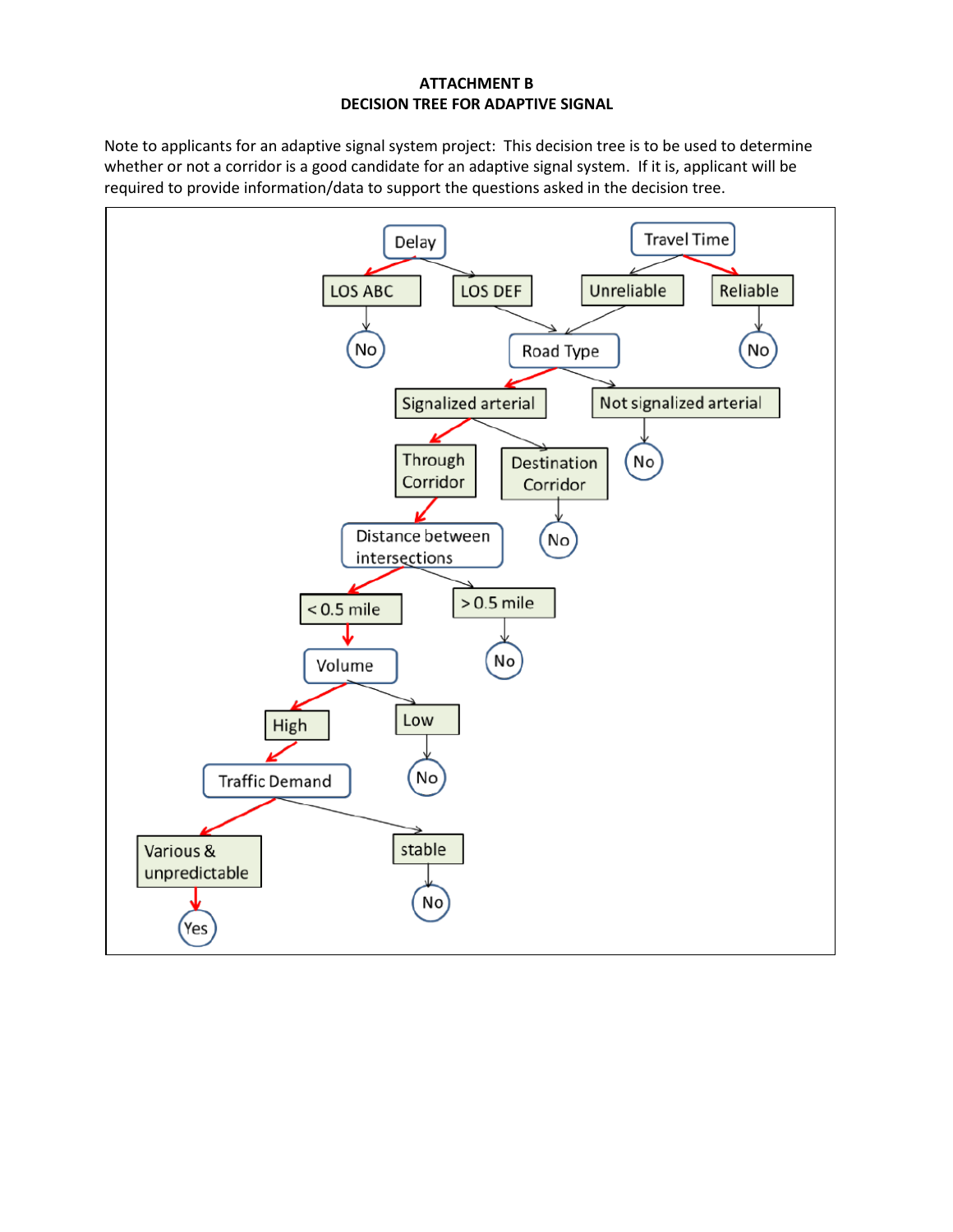#### **ATTACHMENT C INNOVATIVE DEPLOYMENTS to ENHANCE ARTERIALS (IDEA) GRANT APPLICATION**

#### *Application deadlines: Category 1 only projects: Friday, September 29, 2017, 4:00 p.m. All other applications: Friday, November 17, 2017, 4:00 p.m.* **Please review the IDEA Program Guidelines for additional information.**

| <b>PART 1: GENERAL INFORMATION</b>                                                                             |  |  |
|----------------------------------------------------------------------------------------------------------------|--|--|
| <b>Project Sponsor</b><br>a)                                                                                   |  |  |
| Lead Applicant (Agency)<br>Click here to enter text.                                                           |  |  |
| Project Manager<br>Click here to enter text.                                                                   |  |  |
| (name and title)                                                                                               |  |  |
| <b>Contact Information</b><br>Click here to enter text.                                                        |  |  |
| (email and phone)                                                                                              |  |  |
| Project Partners [please list all project partners (i.e., public agencies/businesses/organizations) that<br>b) |  |  |
| will be involved, and their role in the project]; use additional sheets of paper, if needed. (Detailed         |  |  |
| description of roles in the project to be provided in Section 5c.)                                             |  |  |
| 1. Agency/Business/Organization<br>Click here to enter text.                                                   |  |  |
| <b>Contact Name</b><br>Click here to enter text.                                                               |  |  |
| <b>Contact Information</b><br>Click here to enter text.                                                        |  |  |
| (email and phone)                                                                                              |  |  |
| Role in Project (brief)<br>Click here to enter text.                                                           |  |  |
| 2. Agency/Business/Organization<br>Click here to enter text.                                                   |  |  |
| <b>Contact Name</b><br>Click here to enter text.                                                               |  |  |
| <b>Contact Information</b><br>Click here to enter text.                                                        |  |  |
| (email and phone)                                                                                              |  |  |
| Role in Project (brief)<br>Click here to enter text.                                                           |  |  |
| <b>Consent:</b> Consent to share project<br>c)<br>$\Box$ Yes                                                   |  |  |
| data and cooperate with any<br>$\Box$ No (please explain)                                                      |  |  |
| future MTC effort to evaluate<br>Click here to enter text.                                                     |  |  |
| project performance, if selected.                                                                              |  |  |
| <b>PART 2: PROJECT CATEGORY</b>                                                                                |  |  |
| <b>Grant Program</b><br>$\Box$ Category 1: Mature, Commercially-available Advanced<br>a)                       |  |  |
| Technologies [complete b]                                                                                      |  |  |
| □ Category 2: Connected/Automated Vehicle Technologies                                                         |  |  |
| [complete c]                                                                                                   |  |  |
| Combination of Category 1 and Category 2 [complete b and c]                                                    |  |  |
| <b>Project Category 1</b><br>b)<br>$\Box$ Signal System Improvements                                           |  |  |
| $\Box$ Bicycle/Pedestrian Improvements                                                                         |  |  |
| <b>Transit Improvements</b>                                                                                    |  |  |
| Other                                                                                                          |  |  |
| <b>Project Category 2</b><br><b>Bicycle/Pedestrian Improvements</b><br>C)                                      |  |  |
| $\Box$ Multi-Modal Intelligent Transportation Signal Systems                                                   |  |  |
| <b>Driving Optimization</b>                                                                                    |  |  |
| Other                                                                                                          |  |  |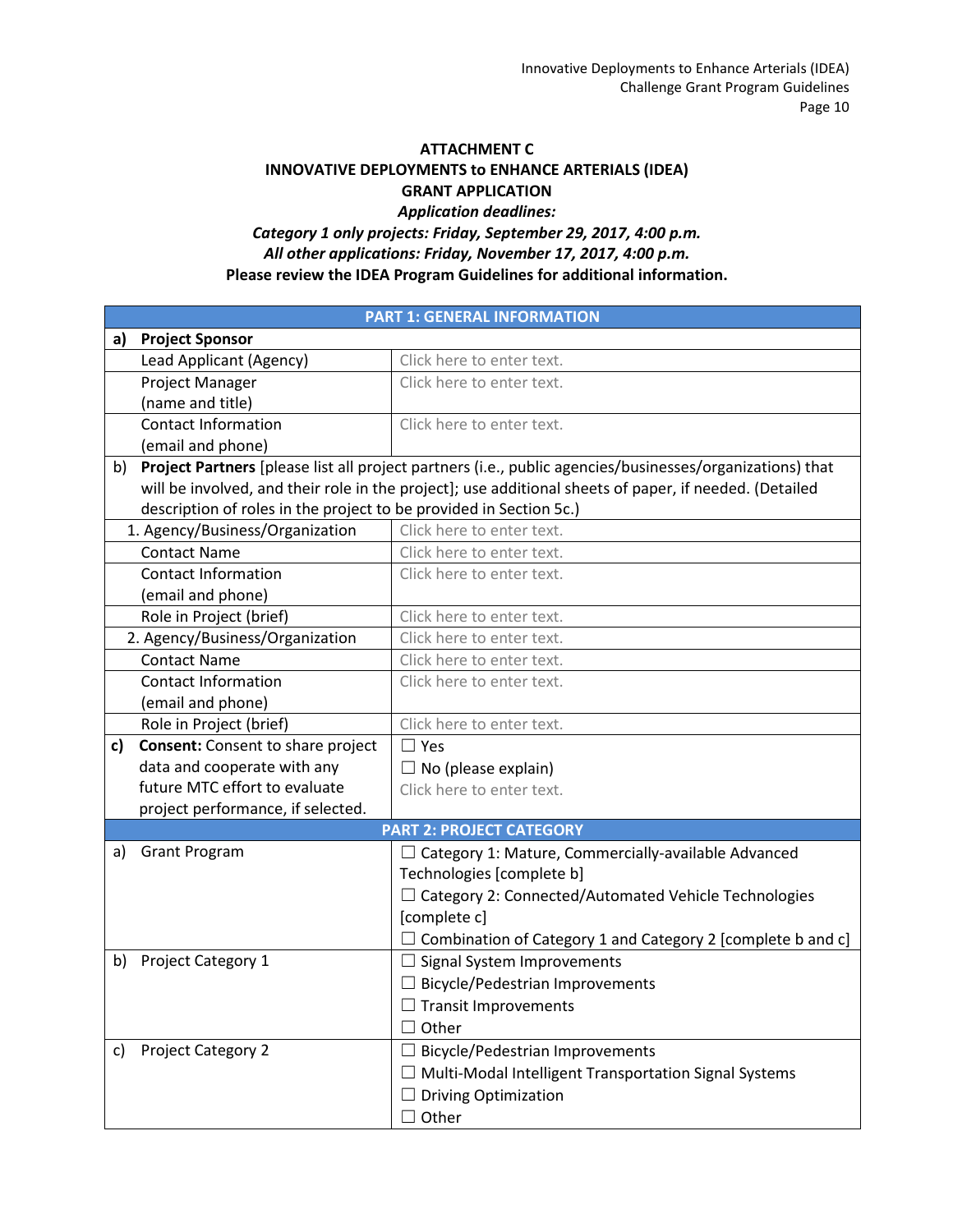|    | <b>PART 3: BRIEF PROJECT DESCRIPTION</b>                                                                         |                                                                                                          |  |
|----|------------------------------------------------------------------------------------------------------------------|----------------------------------------------------------------------------------------------------------|--|
| a) | Project Title                                                                                                    | Click here to enter text.                                                                                |  |
| b) | Brief Project Description and                                                                                    | Click here to enter text.                                                                                |  |
|    | Purpose                                                                                                          |                                                                                                          |  |
| c) | <b>Project Location</b>                                                                                          | Click here to enter text.                                                                                |  |
|    | <b>PART 4: COST AND FUNDING</b>                                                                                  |                                                                                                          |  |
| a) | <b>Total Project Cost</b>                                                                                        | Click here to enter text.                                                                                |  |
|    | $[b+c+d+e]$                                                                                                      |                                                                                                          |  |
| b) | <b>Total Grant Request from MTC</b>                                                                              | Click here to enter text.                                                                                |  |
| C) | Local Cash Match                                                                                                 | Click here to enter text.                                                                                |  |
| d) | Private sector cash match (if                                                                                    | Click here to enter text.                                                                                |  |
|    | applicable)                                                                                                      |                                                                                                          |  |
| e) | In-Kind Match                                                                                                    | Applicants must also provide a basis for the valuation of their in-                                      |  |
|    |                                                                                                                  | kind match, which can include goods and/or services.<br>Click here to enter text.                        |  |
|    |                                                                                                                  | <b>PART 5: NARRATIVE/COST PROPOSAL</b>                                                                   |  |
| a) |                                                                                                                  |                                                                                                          |  |
|    | Detailed description of project (describe the project and services being requested)<br>Click here to enter text. |                                                                                                          |  |
| b) | Project justification and needs (justify the project by describing what the agency needs are and how             |                                                                                                          |  |
|    | this project will meet those needs)                                                                              |                                                                                                          |  |
|    | Click here to enter text.                                                                                        |                                                                                                          |  |
| C) | Project roles, for both lead agency and partners (i.e., other agencies, businesses, organizations, etc.)         |                                                                                                          |  |
|    | Click here to enter text.                                                                                        |                                                                                                          |  |
| d) |                                                                                                                  | Agency resources (describe the resources the sponsor agency will dedicate for the successful             |  |
|    | completion of the project)                                                                                       |                                                                                                          |  |
|    | Click here to enter text.                                                                                        |                                                                                                          |  |
| e) | Project readiness (describe the readiness of the project, and any factors (e.g., construction projects)          |                                                                                                          |  |
|    | that may influence the project schedule in any way)                                                              |                                                                                                          |  |
|    | Click here to enter text.                                                                                        |                                                                                                          |  |
| f) |                                                                                                                  | Detailed project cost proposal (include breakdown of costs for capital, construction, consultants, etc.) |  |
|    | Include as an attachment, if needed.                                                                             |                                                                                                          |  |
|    | Click here to enter text.                                                                                        |                                                                                                          |  |
| g) | Vicinity map<br>Include as an attachment                                                                         |                                                                                                          |  |
|    | Letter of support from each partner agencies                                                                     |                                                                                                          |  |
| h) | Include as an attachment                                                                                         |                                                                                                          |  |
| i) |                                                                                                                  | Other information (provide any other relevant information not provided above)                            |  |
|    | Click here to enter text.                                                                                        |                                                                                                          |  |
|    |                                                                                                                  |                                                                                                          |  |